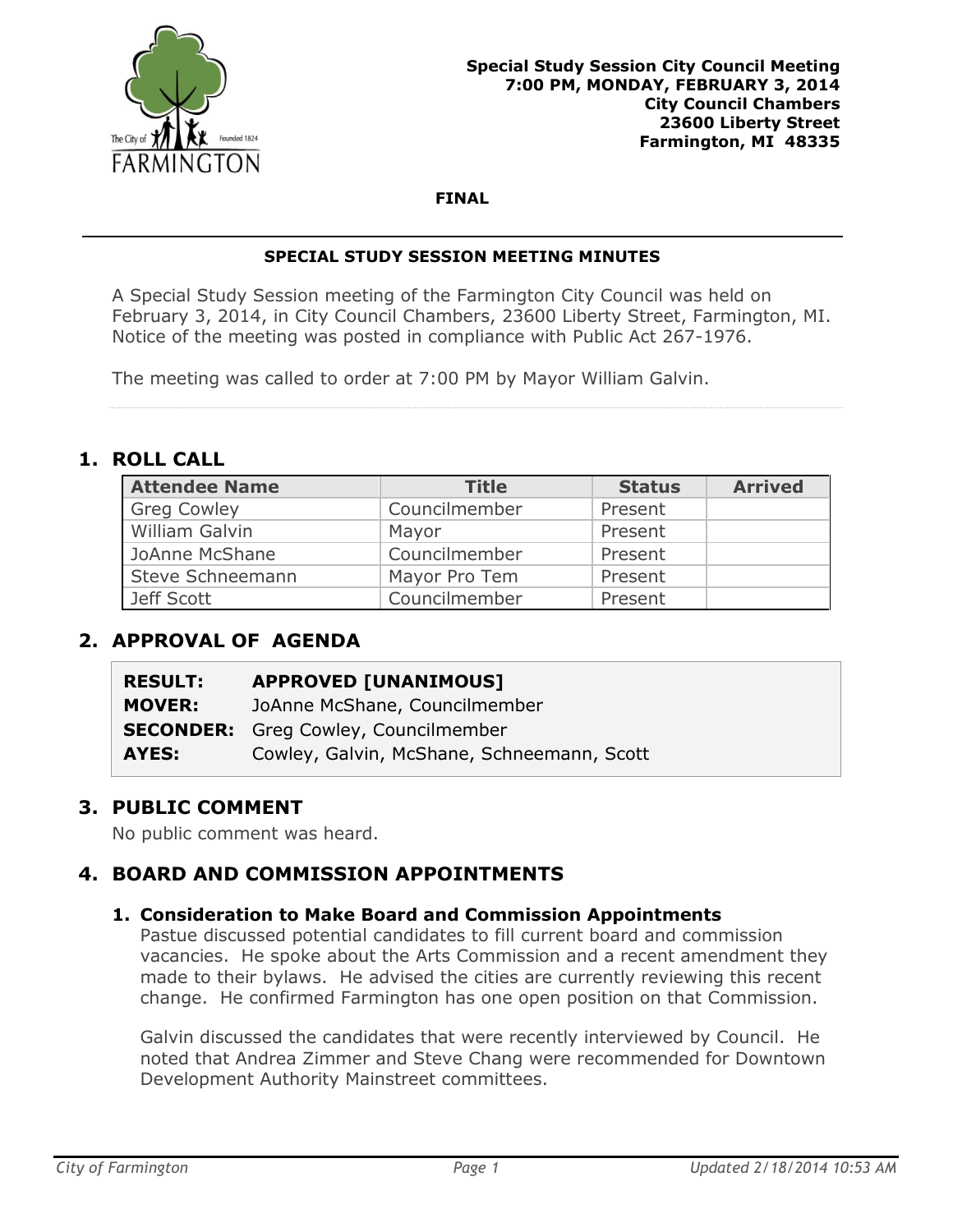McShane stated all of the candidates interviewed were well qualified to serve on the boards and commissions. She discussed the enthusiasm of Dwayne Hayes and the contribution he could make to the Arts Commission.

Scott spoke about the qualifications of Paul Bertin for the ZBA.

Cowley expressed support for the candidates being recommended to fill board and commission vacancies.

**Motion to appoint Dwayne Hayes to the Arts Commission for a term ending June 30, 2017; appoint David Albrecht to the Beautification Commission for a term ending June 30, 2017; appoint Erica Reaves to the Commission on Children, Youth and Families for a term ending December 31, 2017; appoint Rachel Gallagher to the Downtown Development Authority Board for a 4-year term ending February 28, 2018; and to appoint Paul Bertin to the Board of Zoning Appeals to fill an unexpired term ending June 30, 2015.**

Discussion followed regarding the process once an appointment is made.

| <b>RESULT:</b> | <b>APPROVED [UNANIMOUS]</b>                    |
|----------------|------------------------------------------------|
| <b>MOVER:</b>  | Jeff Scott, Councilmember                      |
|                | <b>SECONDER:</b> JoAnne McShane, Councilmember |
| AYES:          | Cowley, Galvin, McShane, Schneemann, Scott     |

## **5. ZONING TEXT AMENDMENTS**

#### **1. Outdoor Displays, Sales, and Storage**

Kevin Christiansen reviewed proposed Zoning Code amendments related to outdoor display, sales and storage.

Responding to a question from McShane, Christiansen stated the outdoor sales that occurred last summer at a small business on Orchard Lake Road would no longer be allowed under the proposed changes.

Discussion followed regarding what would qualify as a shopping center as defined in the code.

Scott suggested clarifying the provision for individual sales to reflect that the number of allowed days does not have to be contiguous.

Christiansen discussed the intent of proposed changes that would tighten up current provisions for outdoor sales, display and storage.

Responding to a question from Scott, Christiansen advised the city has allowed storage of propane and bundles of wood outside of gas stations.

Scott noted there is a convenience store that also stores these products outside of their establishment. He pointed out propane must be stored outside.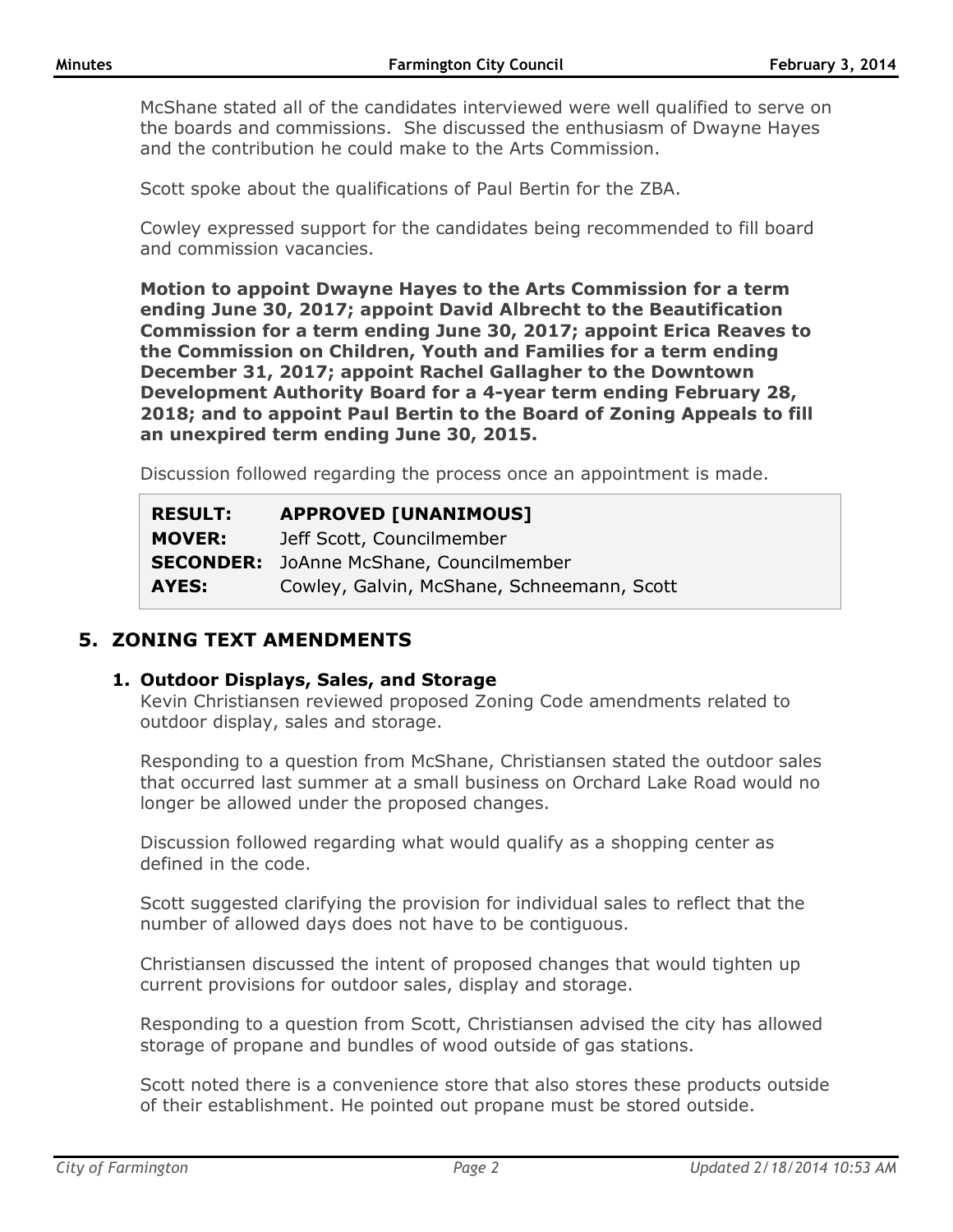Schneemann noted inconsistencies in applying the ordinance and expressed the importance of applying zoning requirements in an equitable and even manner.

Discussion followed regarding businesses that are grandfathered, i.e. display/storage that run with the site plans.

Discussion continued regarding how to allow a gas station to continue to store certain products outside while remaining consistent in applying the ordinance. Christiansen will further review the proposed changes in light of this discussion.

McShane asked about businesses who have been granted outdoor sales, but leave some of the residual displays and unrelated items stored outside after the season.

Pastue noted a provision in the ordinance that requires all structures associated with temporary outdoor display be removed at the end of the season for storage indoors.

Discussion followed regarding Christmas outdoor displays that are outside of the April 15-October 31 season provision.

Pastue advised the building official will have the flexibility to extend the time period for displays.

Pastue stated if the Planning Commission approves the proposed ordinance changes, they will be brought back to Council for ordinance introduction at the February 17th meeting.

## **6. REPRESENTATIVE VICKI BARNETT**

#### **1. Legislative Update - Representative Vicki Barnett**

State Representative Vicki Barnett was present to provide a legislative update.

Barnett spoke about a recent meeting she attended regarding the Farmington Streetscape project and issues related to the State Historic Preservation Office (SHPO). She advised she has spoken with State Representative Joe Graves who represents the City of Fenton, a city where they are having similar issues with SHPO. She has also discussed this matter with Brian Golden, community historian, who has agreed to talk about how the plan fits into the overall downtown development. She believes the involvement of both these individuals will create the necessary synergy to go before SHPO in Lansing. She pointed out Representative Graves is a republican making this a bipartisan request.

Barnett spoke about the governor's proposed budget which includes a \$971 million surplus and of that, \$325 million is recurring. She stated the governor would like to provide some kind of tax relief with the recurring amount. She discussed the poor condition of the State's infrastructure. She stated she is hearing from the community not to cut income tax, but rather send the money to schools and to local governments to fix the roads.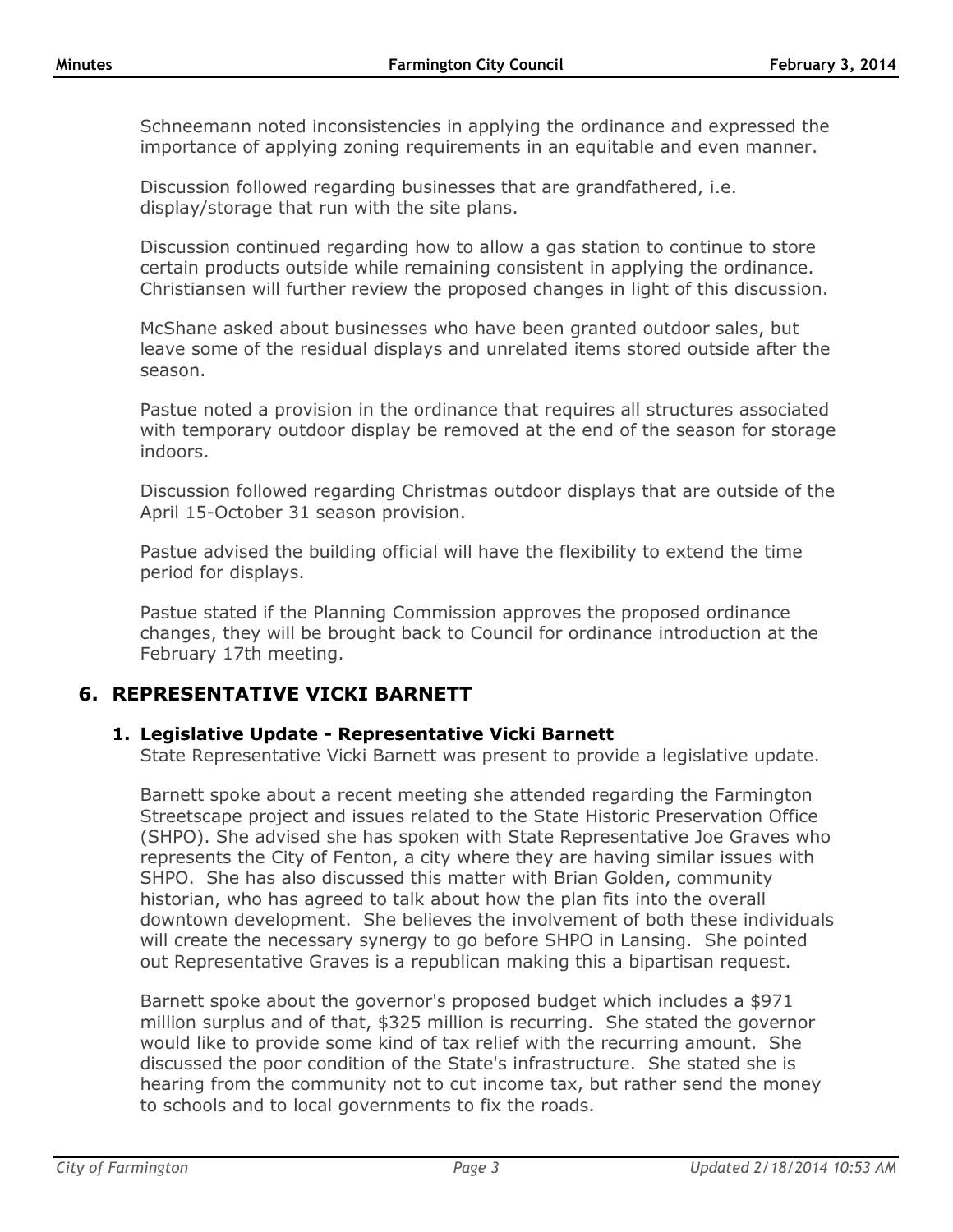Barnett spoke about proposals from both the House and Senate relative to how the money should be spent. She expressed support for sending the money to schools and local governments.

Barnett noted her recent appointment to the Financial Liability Reform Committee. A new committee that was established last year to address public pensions, healthcare plans and other retiree benefit plans.

Barnett advised one bill that has come to the committee is calling for a federal balanced budget amendment to the constitution. She discussed the pros and cons if such an amendment is enacted. She further discussed the two ways in which the constitution can be amended.

Discussion followed regarding the governor's proposed increase to public education and the real dollars that would be added under his budget.

Discussion continued regarding the governor's proposed financial assistance to the Detroit pension fund and his reasons for doing so. Barnett discussed action that should be taken against Detroit officials who did not carry out their fiduciary responsibility with regard to administering the pension system.

Discussion followed regarding proposed legislative changes to Tax Increment Financing. Pastue discussed the negative impact on economic development in the downtown if TIF is reduced or eliminated.

Discussion ended with the City's proposal to take back control of Grand River from MDOT. Barnett pointed out that with the M-5 bypass there is no reason why Farmington shouldn't have control of Grand River. Pastue commented he would not want to take it back in its current condition. Barnett expressed her support and offered to provide assistance in making this changeover happen.

Council recessed at 9:07 PM and returned to the meeting at 9:11 PM.

## **7. CLOSED SESSION - LAND ACQUISITION**

#### **1. Motion to enter closed session to discuss land acquisition.**

| <b>RESULT:</b> | <b>APPROVED [UNANIMOUS]</b>                    |
|----------------|------------------------------------------------|
| <b>MOVER:</b>  | Greg Cowley, Councilmember                     |
|                | <b>SECONDER:</b> JoAnne McShane, Councilmember |
| AYES:          | Cowley, Galvin, McShane, Schneemann, Scott     |

The votes were taken in the following order: Galvin, McShane, Schneemann, Scott, Cowley.

Council entered closed session at 9:12 PM.

#### **2. Motion to exit closed session.**